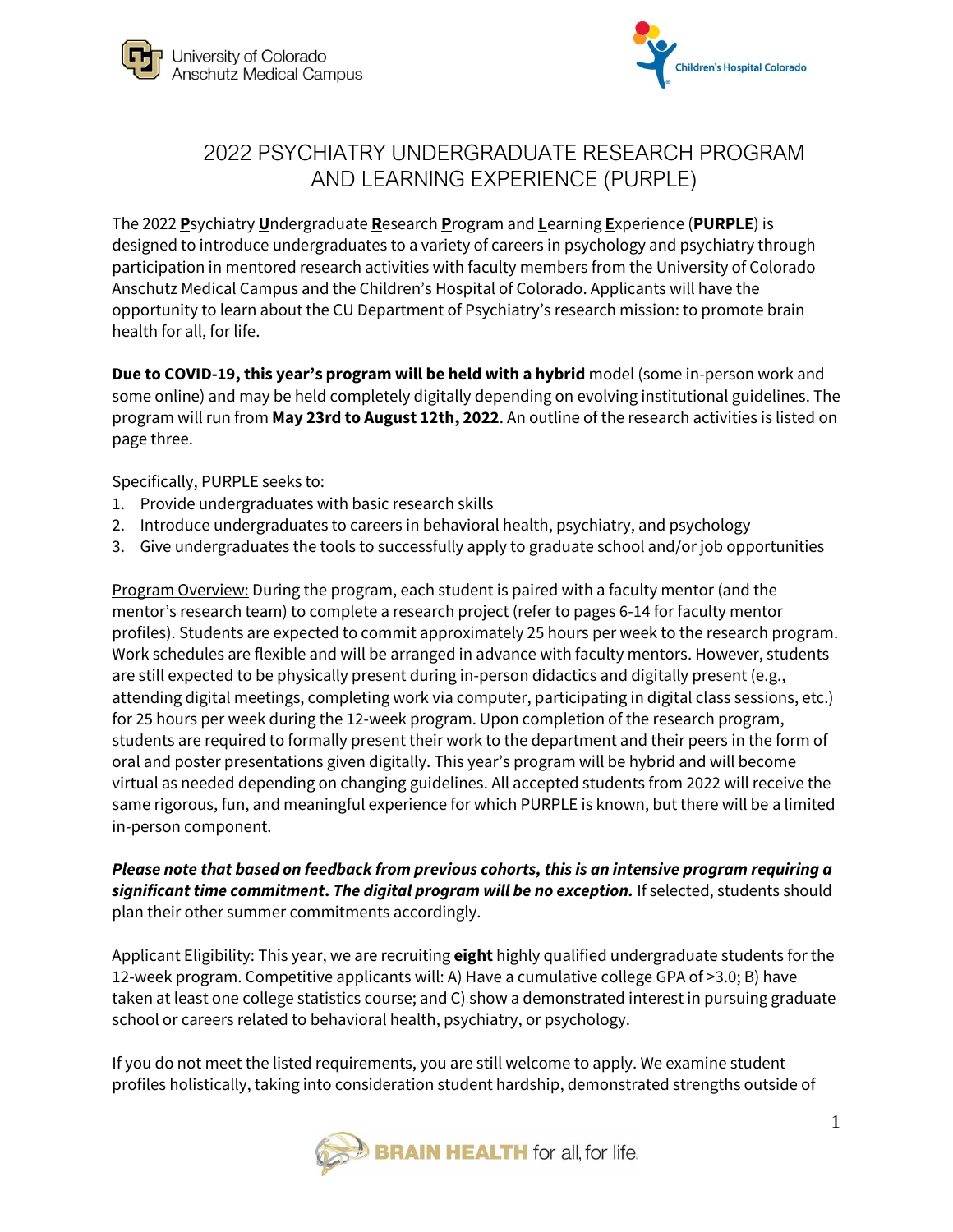



college, and overall potential. However, given the large number of applicants we receive each year, these requirements are usually the *bare minimum* qualifications we see from accepted students to our program.

Applicants are subject to complete a required toxicology test and pass a background check upon hiring. This will be paid for by the PURPLE program. Students are also required to provide proof of COVID-19 Vaccination or must file for an exemption.

Student Stipend: A stipend of \$3,600 will be provided to each selected student. Although the program will be partially digital, it is expected that transportation, housing, and living expenses are paid for by students and are thus not included in the stipend amount. Selected students must make their own transportation and living arrangements prior to the start of the summer research program, though no transportation to campus will be required.

**The application deadline is Monday, March 14th, 2022 by midnight (MST).** Submissions received after this deadline will not be accepted. It is your responsibility to ensure that your recommendation letter(s) are turned in to the appropriate e-mail by the March 14<sup>th</sup> deadline, along with your application materials. See page two for application details.

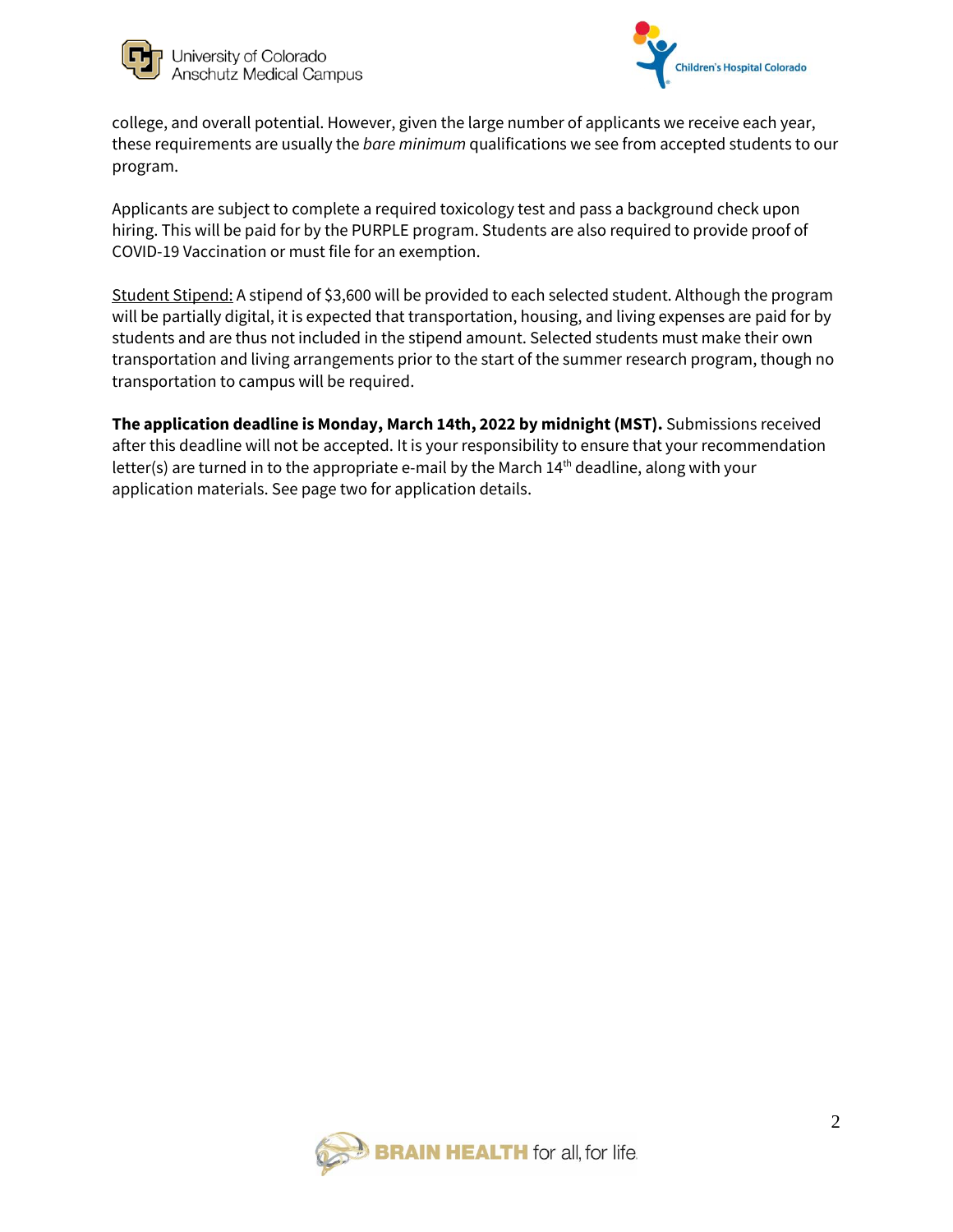



# APPLICATION PROCESS

Application Materials: Interested applicants are required to submit the following materials:

- 1) A one-page cover letter expressing your interest in PURPLE. Please address the following:
	- a) Why are you applying to PURPLE?
	- b) What are your career goals and how will this program help you realize these goals?
	- c) With which mentors do you most wish to work, and why?
	- d) What unique abilities, attributes or skills do you bring to PURPLE?
- 2) An unofficial academic transcript
- 3) An updated resume or CV

4) A letter of recommendation from a program advisor or faculty member who can speak to your professionalism, work ethics, academic performance, and any other qualities you possess that are pertinent to this summer research program

5) OPTIONAL: A second letter of recommendation from an individual who can speak to your ability to succeed in this program. This is not required, but in some cases may allow us to more holistically understand your strengths and abilities (e.g., you have a letter from both a professor and an employer, you are a double major and have letters from two professors in different fields, you have a second letter from a volunteer organization leader, etc.).

#### **Please submit all of the above documents using [this link](https://redcap.ucdenver.edu/surveys/?s=DPE9WCMCNJ3P9RFY) or web address by Monday, March 14th, 2022 (midnight MST): https://redcap.ucdenver.edu/surveys/?s=DPE9WCMCNJ3P9RFY**

Letters of recommendation can be submitted via the above link or emailed directly by your recommender(s) to: PURPLE@ucdenver.edu

#### **Applications that do not follow the above instructions will not be reviewed.**

Timeline: Successful applicants will be notified by email if selected to interview with faculty mentors via teleconferencing in April 2022. All applicants will be notified of final application decisions, regardless of selection status, by the first week of May 2022.

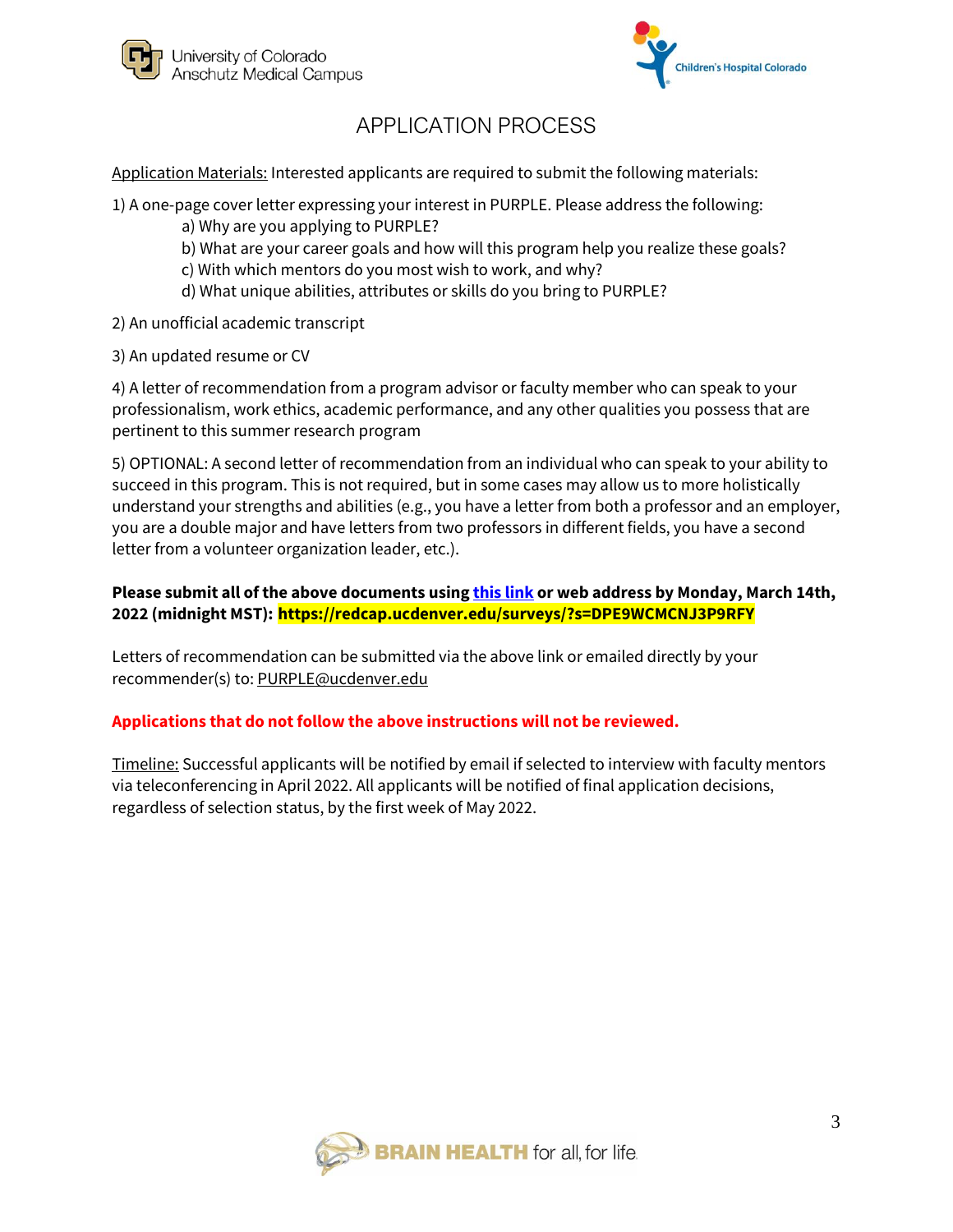



# CONTACT INFORMATION

The information in this packet serves as general guidance to the 2022 PURPLE program. Individual faculty mentors and the program director reserve the right to modify the activities and scope of the program as described herein. If you have further questions about this program, please contact the program team:

> **Emmaly Perks, MA, CCRP** Director, PURPLE PURPLE@ucdenver.edu 303-724-4067

**Yunliang (Lily) Luo, BS** Assistant Director, PURPLE PURPLE@ucdenver.edu

# PROGRAM OUTLINE

During PURPLE, selected students will be paired with a faculty mentor to conduct a mentored research project. Students will also: 1) attend digital didactic sessions to learn basic research and effective scientific communication skills, 2) receive coaching on professional development skills and applying to graduate school, and 3) complete digital clinical shadowing (telehealth) opportunities. Research and didactic activities may include but are not limited to the following:

| Competency                                                            | <b>Individual Tasks</b>                                                                                                                                            | <b>Learning Goals</b>                                                                                                                                           |
|-----------------------------------------------------------------------|--------------------------------------------------------------------------------------------------------------------------------------------------------------------|-----------------------------------------------------------------------------------------------------------------------------------------------------------------|
| <b>Scientific</b><br>Thinking and<br>Using Tools of the<br>Discipline | • Literature search and writing a<br>literature review<br>• Developing a research proposal<br>• Pitching your ideas to funders<br>• Shadowing digital study visits | • Practice the scientific method from the<br>proposal stage through implementation<br>and closeout<br>• Gain skills with various scientific tools               |
| Data<br>Manipulation                                                  | • Data collection and data entry<br>• Data analysis<br>Data visualization<br>$\bullet$                                                                             | • Familiarity with data manipulation<br>techniques, including basic statistics<br>• Develop skills in collecting, analyzing,<br>summarizing, and reporting data |
| <b>Scientific</b><br>Communication                                    | Designing a scientific poster and<br>$\bullet$<br>oral presentation<br>Presenting research to a<br>scientific audience<br>Writing up results                       | • Develop confidence in communicating<br>research outcomes to a real-world<br>audience                                                                          |

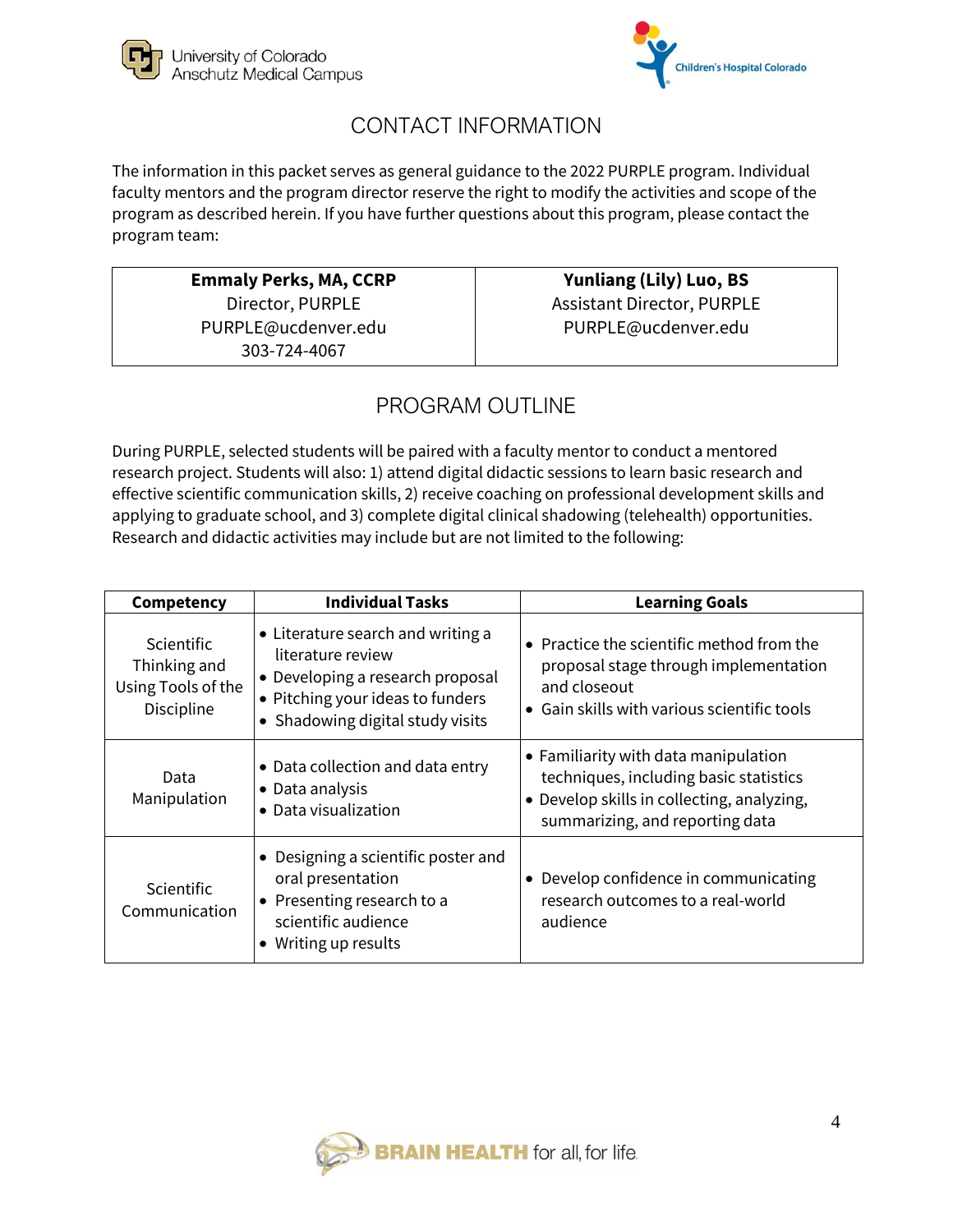



| Career and<br>Graduate School<br>Preparation | • Workshops on various research<br>skills, graduate school, and<br>career preparation<br>• Directed readings<br>• Panel discussions<br>• Campus and facilities tours<br>• Clinical shadowing | • Prepare for careers and graduate education<br>in behavioral health, psychiatry, and<br>psychology<br>• Gain exposure to the major concepts and<br>controversies in the discipline<br>• Explore potential job and educational<br>pathways |
|----------------------------------------------|----------------------------------------------------------------------------------------------------------------------------------------------------------------------------------------------|--------------------------------------------------------------------------------------------------------------------------------------------------------------------------------------------------------------------------------------------|
| Collaboration and<br>Networking              | • Collaborate with diverse teams,<br>cohort members, and faculty<br>• Networking with notable<br>thinkers in the discipline                                                                  | • Professionally present your personal brand<br>• Learn to work with diverse teams<br>• Connect with real scientists doing the work<br>of the discipline                                                                                   |

Students in previous cohorts have indicated **this is an intensive program requiring a significant time commitment.** If selected, students should plan their other summer commitments accordingly.

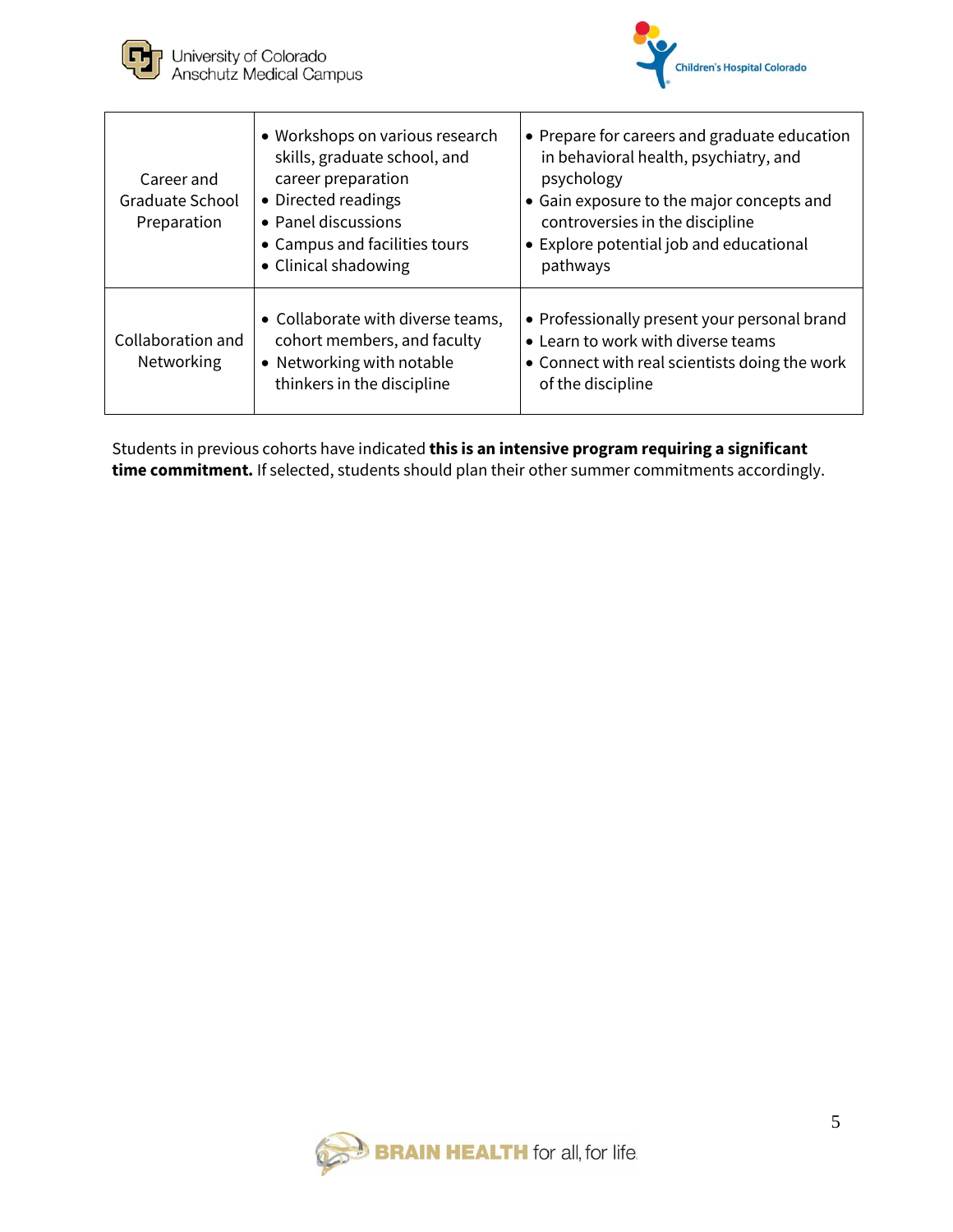





#### **Bruno Anthony, PhD**

- Bruno J. Anthony, Ph.D. is a clinical psychologist, Professor and Vice-Chair of Psychiatry and Chief of Psychology for the Pediatric Mental Health Institute at Children's Hospital of Colorado as well as Research Director of Partners for Children's Mental Health. Dr. Anthony received degrees in Developmental Psychology at Columbia University and Clinical Psychology at the University of Wisconsin and internship at the Yale Child Study Center. He has experience with the intramural division of NIMH, the Department of Psychiatry at the University of Maryland and Georgetown University. He has focused his research and clinical work on developing familyfocused and systemic approaches to identify and help children with behavioral/ developmental challenges and their families within primary care and school settings, including increasing access to quality of health services for minority populations. He has also been a leader in determining key components of peer support and the impact of this growing part of the mental health service array. At Georgetown, he was Deputy Director of the Center for Child and Human Development which has been at the forefront of developing systems change strategies for children with disabilities nationally, championing culturally competent services and approaches. Dr. Anthony has been a lead investigator on many large federal and state grants, has served as a member of federal review panels and has published more than 60 peerreviewed articles and book chapters.
- Partners for Children's Mental health (PCMH) operates as a cross-system resource, training, and implementation hub in order to increase capacity, access, and quality of youth mental health services in Colorado. This project focuses on the startling increase in suicide rates among young people 10-24 years of age in Colorado and across the country. This project involves synchronous and asynchronous training and support for primary care practices (e.g., suicide prevention pathway) and schools (Dialectical Behavior Therapy, Question, Persuade, Refer) to raise awareness about the early signs of suicide risk, evaluate that risk and provide the best ways to intervene when necessary and provide appropriate resources. Purple students can observe the interventions and collaborate with the PCMH Research and Evaluation team in assessing the impact.
- Students will have the opportunity to prepare papers, attend meetings, data entry, data analysis, learning REDCap, and additional poster presentations
- Learn more Bruno Anthony:<https://som.ucdenver.edu/Profiles/Faculty/Profile/25273>
- Bruno and Laura will be hosting 1 student. The student will get to choose whose research they would like to participate in for PURPLE.

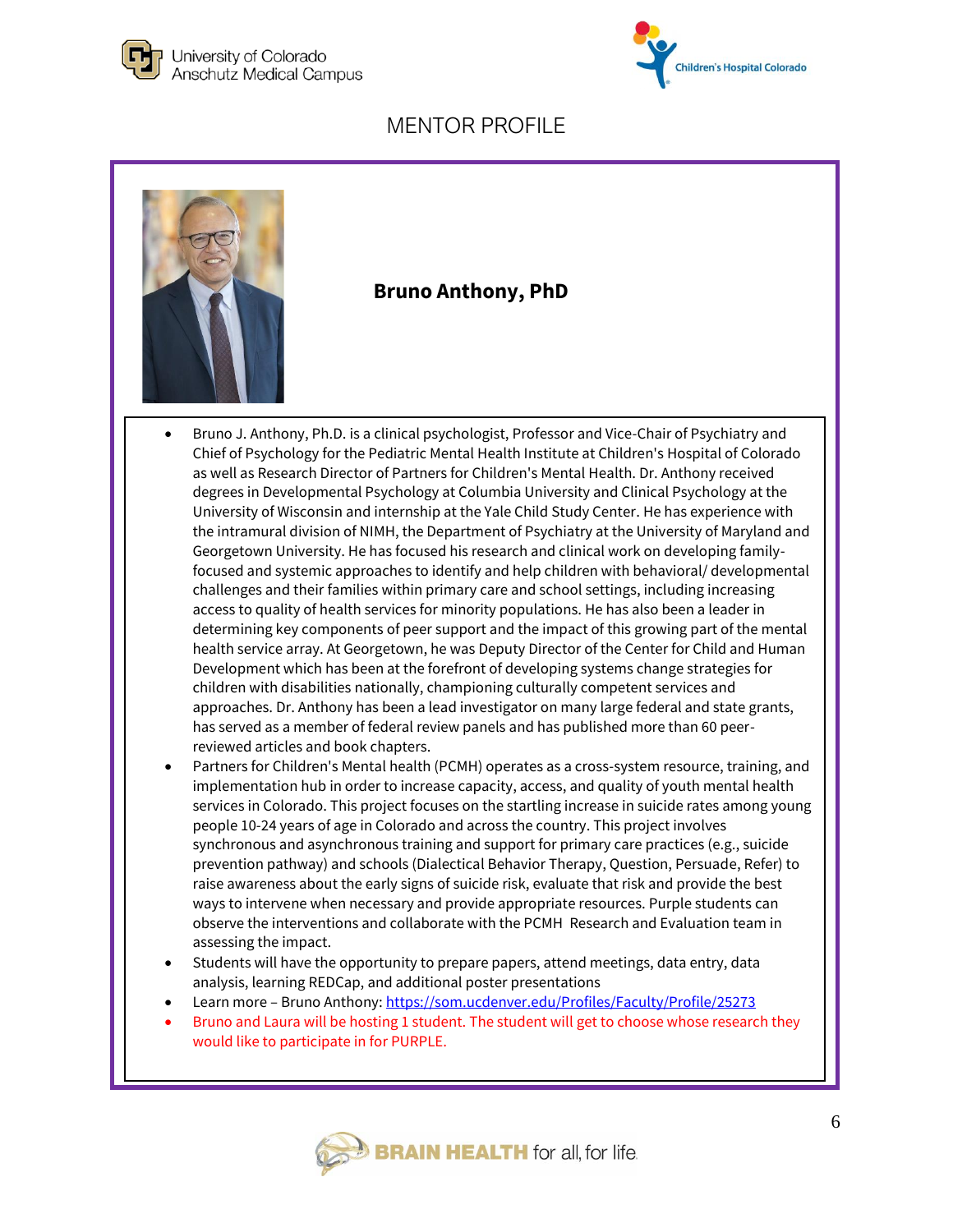



7

#### MENTOR PROFILE



**Laura Anthony, PhD (she/her/hers)**

- Laura Gutermuth Anthony, PhD is the Director of CIIRG. She is a Professor at the University of Colorado School of Medicine, the director of the Executive Functioning Clinic at CU Medicine in the Department of Psychiatry and a psychologist at the Children's Hospital Colorado in the Pediatric Mental Health Institute. She was trained in a dual-degree Ph.D. program in clinical and developmental psychology that allowed her to gain expertise in both typical and atypical development. Her unifying career goal has been to help individuals with developmental disorders move closer to their optimal developmental trajectories. In her clinical work, she evaluates and treats children, adolescents and adults with executive function difficulties and is the Director of the Executive Functioning Clinic at CU Medicine. She is especially interested in developing, testing, and implementing evidence-based practices in the communities where they are needed. Much of her current research is focused on developing and evaluating this evidencebased treatment program to improve executive functioning, including cognitive flexibility, goal setting, prioritizing/planning and coping skills in children with high-functioning autism spectrum disorders, Unstuck and On Target. She is also currently a Co-Investigator on a NIMH funded ACE network study investigating sex and gender differences in ASD symptomatology and longitudinal brain development during the transition from adolescence to adulthood. She brings the following areas of expertise to the CIIRG: school-based trial methodology; pragmatic study design; qualitative and quantitative (mixed methods) data analysis; implementation factors, experience on multiple federally-funded school based intervention studies; deep experience in mentoring at all levels, including K awardees and T32s, as well as an active clinical treatment practice in an academic medical center.
- Laura's team created an executive function curriculum for children with EF challenges called Unstuck and On Target!. They are currently working on and will be working on for the next couple of years, various versions of Unstuck and On Target! including a preschool and high school version. The aim will be to examine the feasibility and acceptability of these versions of Unstuck and On Target!. The student can assist in recruitment, data collection, data analysis, and a write-up for the scholarly paper (and poster presentation). The student will be able to explore the effectiveness of an innovative executive function curriculum for children and teens with EF challenges as well as learn more about implementation studies.
	- Learn more Laura Anthony[: https://som.ucdenver.edu/Profiles/Faculty/Profile/25274](https://som.ucdenver.edu/Profiles/Faculty/Profile/25274) Bruno and Laura will be hosting 1 student. The student will get to choose whose research they would like to participate in for PURPLE.

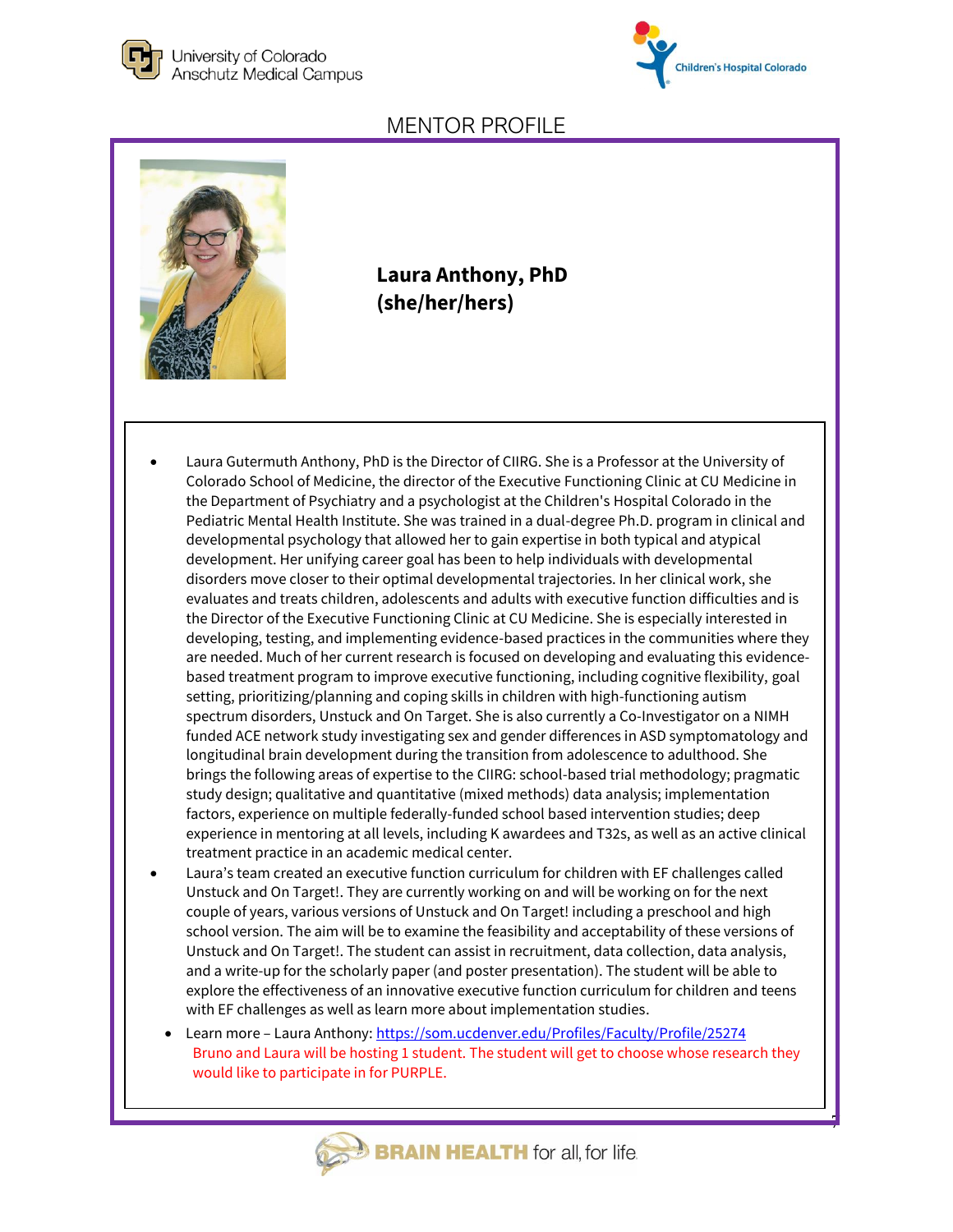





**Bethany Ashby, PsyD (she/her/hers)**

- Bethany Ashby, PsyD is an associate professor in the Departments of Psychiatry and Ob/Gyn. Her clinical works focuses on the development of integrated behavioral health programs in obstetric settings. Dr. Ashby serves as the Director of Integrated Behavioral Health for the Young Mothers Clinic at Children's Hospital Colorado as well as the Director of the PROMISE Clinic at UCHealth, which provides integrated behavioral health services to pregnant and postpartum women. Her research and clinical interests include the evaluation of integrated behavioral health services provided in obstetric and pediatric settings, implementation of trauma-informed care, and the impact of trauma and health disparities among perinatal women and their infants.
- The current project is focused on the evaluation of clinical services and both clinical and medical outcomes in the PROMISE Clinic, an integrated behavioral health program that serves perinatal women who are patients of UCHealth's five obstetric and midwifery practices Ongoing projects include implementation and evaluation of patient transitions into community mental health services, evaluation of universal screening for perinatal depression and anxiety across clinics, examining disparities in service utilization and pregnancy and birth outcomes for women engaged in integrated services. The student will learn about implementation and program evaluation of behavioral health services, the use of the electronic medical record in program evaluation, and impact of clinical services on health outcomes.
- Students will be able to participate in weekly PROMISE team meetings, shadow behavioral health and obstetric providers, and have regular meetings with their mentor to discuss career and professional interests and opportunities. The students will help with data entry and clean existing datasets, as well as participating in and learning about the evaluation of these data.
- Learn more[: https://som.ucdenver.edu/Profiles/Faculty/Profile/20284](https://som.ucdenver.edu/Profiles/Faculty/Profile/20284)

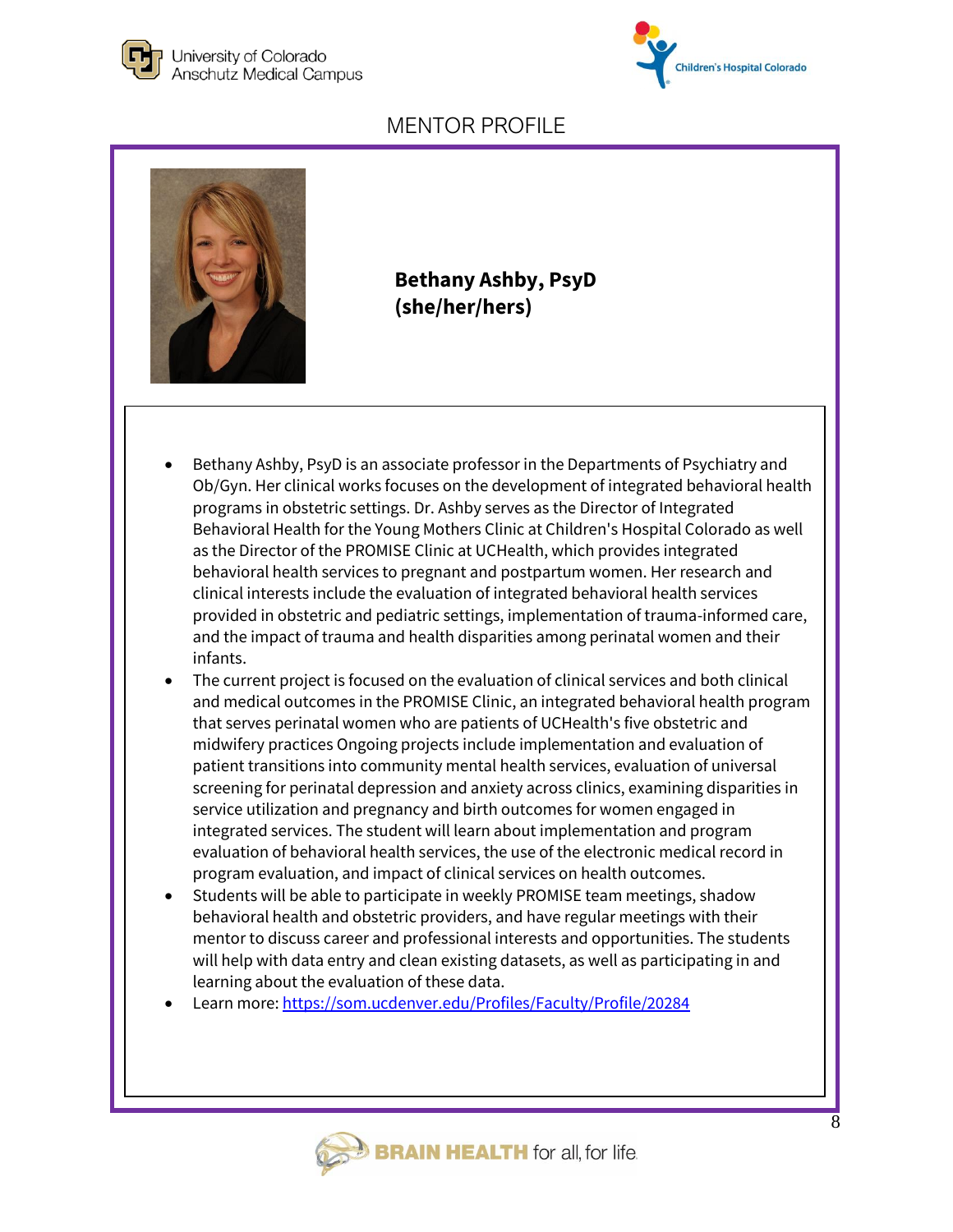





**Monique Germone, PhD, MA (she/her/hers)**

- Monique Germone, PhD, BCBA is a pediatric psychologist and board-certified behavior analyst. Dr. Germone is the Associate Clinical Director of the Down Syndrome Behavioral Health Collaborative (DSBHC) and lead psychologist in the Colorado Center for Celiac Disease. Both programs are located at Children's Hospital Colorado. Her current research activities include empirical analysis of the dietitian gluten-free diet adherence questionnaire, creating food insecurity supports for patients seen in the Digestive Health Institute, analyzing social media as it relates to patient education in celiac disease, and quality improvement projects in both the DSBHC and Celiac Center.
- There are currently several projects available to the PURPLE student. At the start of the PURPLE experience, the student will review the available projects and determine which project aligns with their interests and, with support from Dr. Germone, develop their own hypothesis and analysis for their project.
- The main expectations are to meet with Dr. Germone at least once per week for an hour, meet with the Celiac Research Team twice per month for an hour each, and provide weekly project updates to Dr. Germone. Depending on the project selected and the student's interests and abilities, the student could participate in data collection, data analysis, and manuscript development.
- Learn more[: https://som.ucdenver.edu/Profiles/Faculty/Profile/22240](https://som.ucdenver.edu/Profiles/Faculty/Profile/22240)

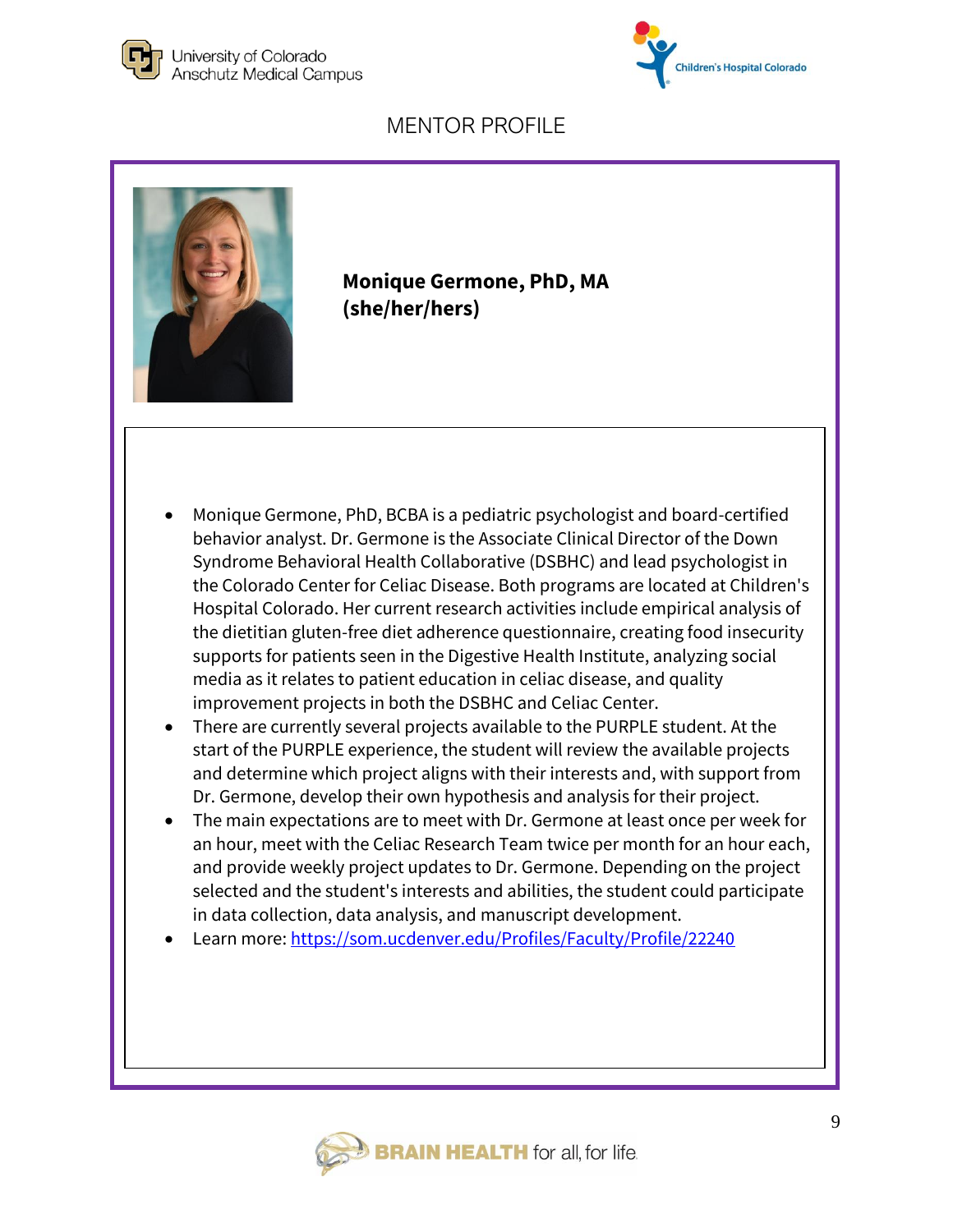





#### **Jacob Holzman, PhD, MA, BS**

- Dr. Jacob Holzman researches how children and parents affect each other's mental health concerns. In particular, Dr. Holzman investigates factors related to self-regulation (e.g., emotion regulation, executive functioning) that contribute to stressful experiences for parents, affect parenting behaviors, and potentially predict responses to treatments for early childhood mental health concerns. His current project evaluates predictors of parenting focused interventions to inform ways these interventions can be tailored to have better outcomes. Dr. Holzman's work is aimed at finding ways to improve early childhood treatments to be more effective and equitable for parents and their young children.
- The primary aim of this project will be to evaluate factors that predict responses to a parenting focused intervention for young children with significant behavioral concerns (e.g., aggression). The student will receive education on executive functioning, including how individuals stay focused, inhibit impulsive actions, and remember information. Additionally, the student will learn about interventions for helping young children with internalizing and/or externalizing concerns. The student will gain experience in participant recruitment, data collection, and can observe a variety of early childhood interventions.
- Research tasks for the student will include: Consenting participants, running data collection and report measures, collecting survey data, data entry, and coordinating/managing surveys for participants.
- Learn more[: https://som.ucdenver.edu/Profiles/Faculty/Profile/29962](https://som.ucdenver.edu/Profiles/Faculty/Profile/29962)

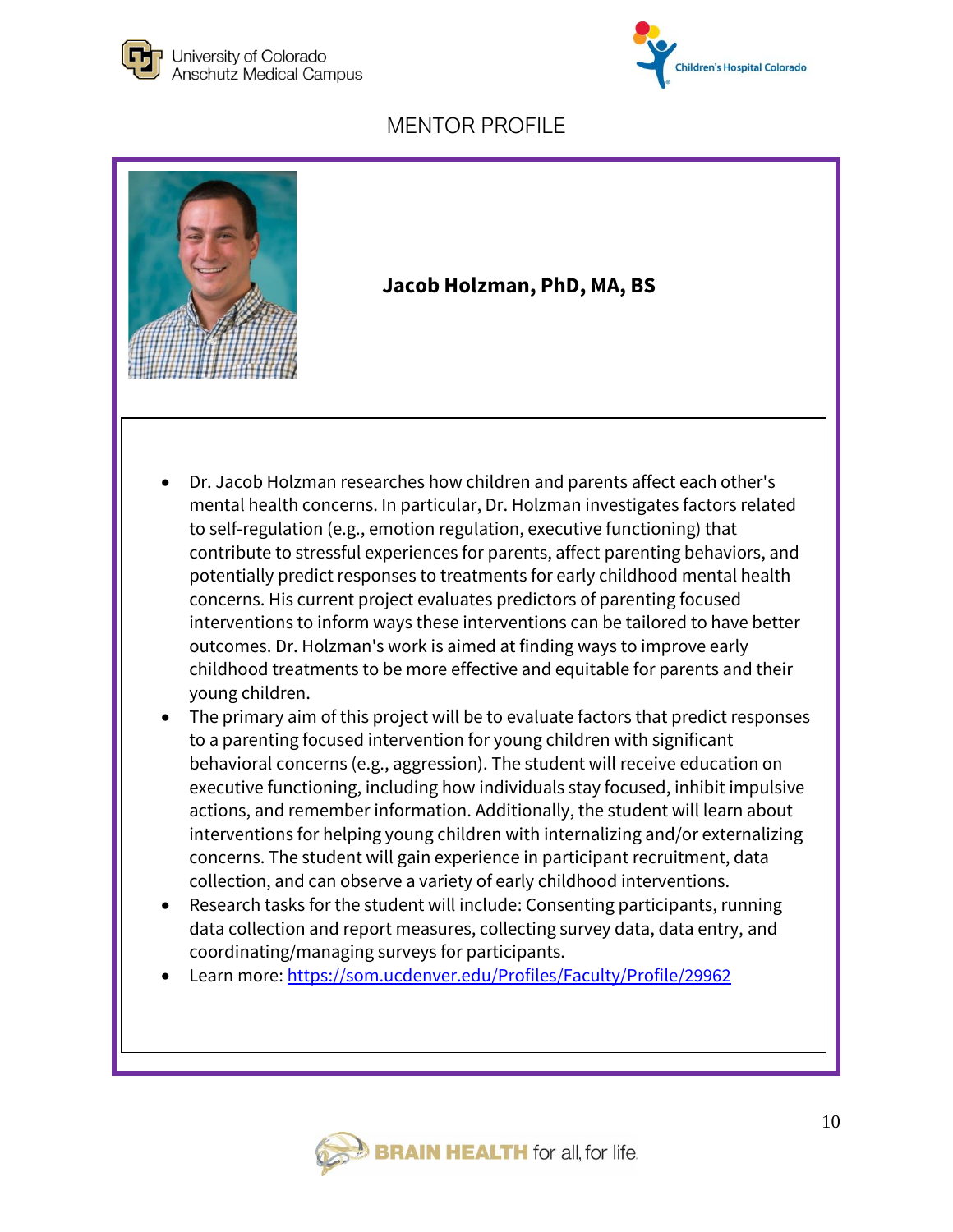





- Jessica Kenny, PhD is an Assistant Professor in the Department of Psychiatry at the University of Colorado School of Medicine and a Licensed Clinical Psychologist. Her primary clinical and research interests focus on integrated behavioral health in primary care and specialty medical settings, program development and outcomes evaluation, providing trauma-informed and culturally sensitive-care, addressing adolescent depression and suicidality in primary care, and increasing access to care for historically marginalized populations.
- Ayelet Talmi, PhD is a Professor in the Departments of Psychiatry and Pediatrics at the University of Colorado School of Medicine and a Licensed Clinical Psychologist. Her primary clinical and research interests focus on behavioral health service delivery systems for children and families, integrated behavioral health in primary care and community settings, early childhood mental health, and young children with special health care needs.
- The current project uses clinical informatics and coded multidisciplinary notes to track, characterize, and evaluate integrated behavioral health services for adolescents in pediatric primary care settings. Examples of ongoing projects include assessing the impact of: adolescent depression screening in primary care, psychosocial risk and adversity on adolescent depression, behavioral health and primary care provider interventions and recommendations and adolescent health outcomes, and health disparities on service utilization and health outcomes. The student will learn about electronic health record data collection, clinical informatics as a driver for clinical decision-making, assessment of health outcomes to determine program impact, and enhancing clinical care through research and quality improvement efforts.
- Students have the opportunity to: shadow, participate in the CLIMB (consultation and liaison in mental health and behavior) team meetings, have multiple professional development meetings with each of their co-mentors to discuss career options and trajectories, and participate and learn about clinical informatics, data entry and cleaning, dataset management, and creation of a poster and oral presentation. Students will be encouraged to learn and think about research to inform clinical practice and systems-level reform.
- Learn more:
	- o <https://som.ucdenver.edu/Profiles/Faculty/Profile/35678>
	- <https://som.ucdenver.edu/Profiles/Faculty/Profile/1735>

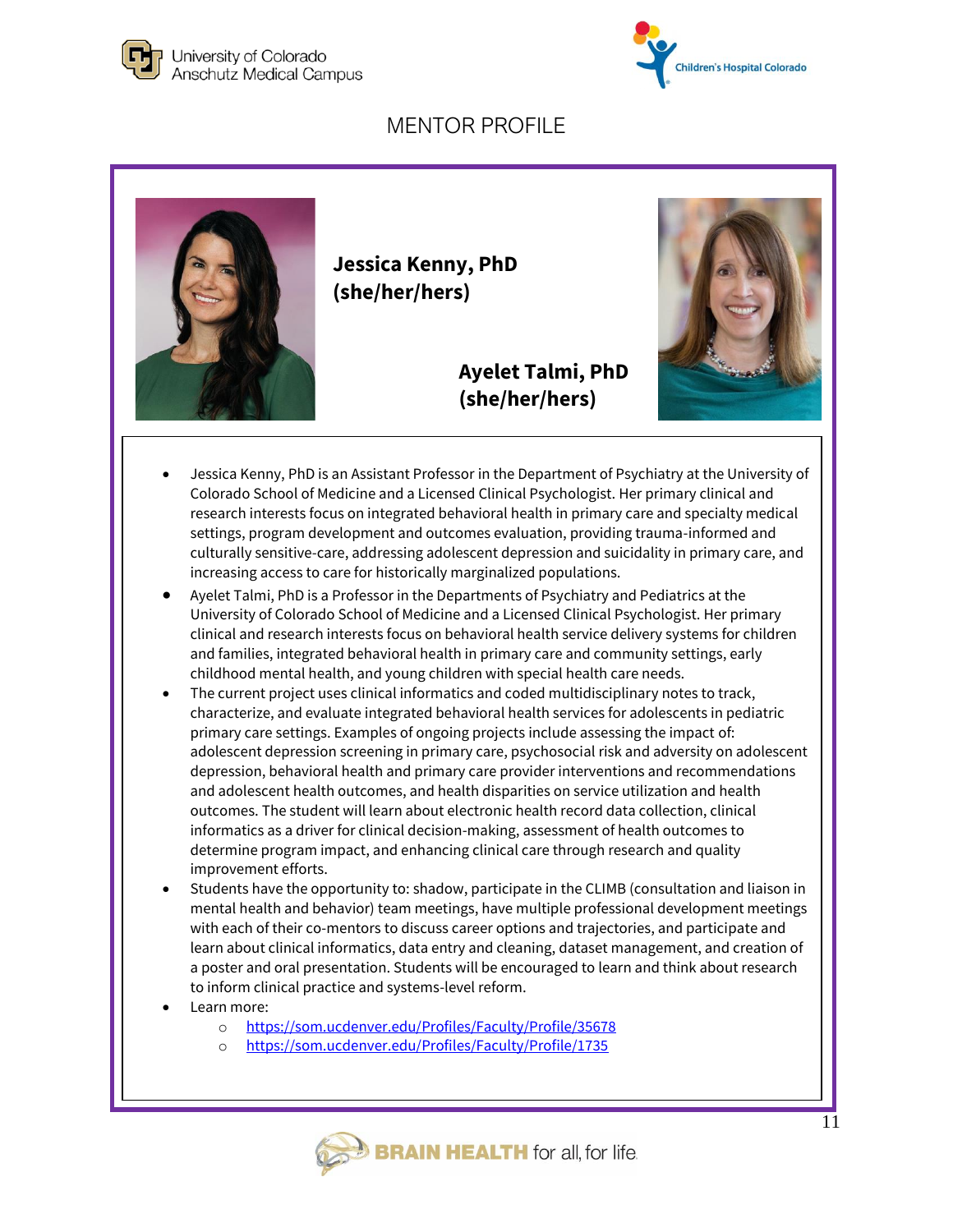





#### **Noy Phimphasone-Brady, PhD (she/her/hers)**

- Phoutdavone Phimphasone-Brady, (preferred name Noy) is an Assistant Professor. As a clinical health psychologist, her expertise is in the clinical care of women's health and mental health across integrated care settings, specifically polycystic ovarian syndrome, type 2 diabetes, and weight management. As an implementation science researcher, she aims to understand and address 1) sex and gender and racial/ethnic differences in the development of mental illness in chronic medical conditions, and 2) individual, system, and cultural level determinants to the implementation, adaptation, and sustainability of mental health interventions for chronic conditions, especially for women of color.
- There are several activities that a student can be involved in, either research or clinical improvement programs or both.
	- o Research experience in the Balanced and Empowered Eating in Diabetes Study (The BEET Diabetes Study). This study aims to understand and treat disordered eating behaviors in adults with type 2 diabetes. This is a bilingual English and Spanish study. Students can observe how to conduct a qualitative interview or do analyses, gain REDCap data entry experience, observe in how to deliver a CBT-based intervention to treat eating disorders, and be involved in quantitative data collection. Students will learn how to implement and conduct a small pilot study.
	- o Research experience in The Endocrine And Mental Health Study (TEAM Health Study). This is a large, online study to identify mental health needs of people with and without symptoms of polycystic ovarian syndrome. Students will gain experience in management of a large REDCap database, assist with online recruitment strategies, and quantitative data cleaning and analyses. This is a bilingual English and Spanish study.
	- o Clinical/Quality Improvement Experience with the Women's Behavioral Health and Wellness Service Line or the DAWN Clinic. Students will gain experience with program development and evaluation for clinical programs, gain REDCap experience, and learn how to balance stakeholders' perspectives of a clinical program.
- Learn more:
	- o <https://som.ucdenver.edu/Profiles/Faculty/Profile/30306>

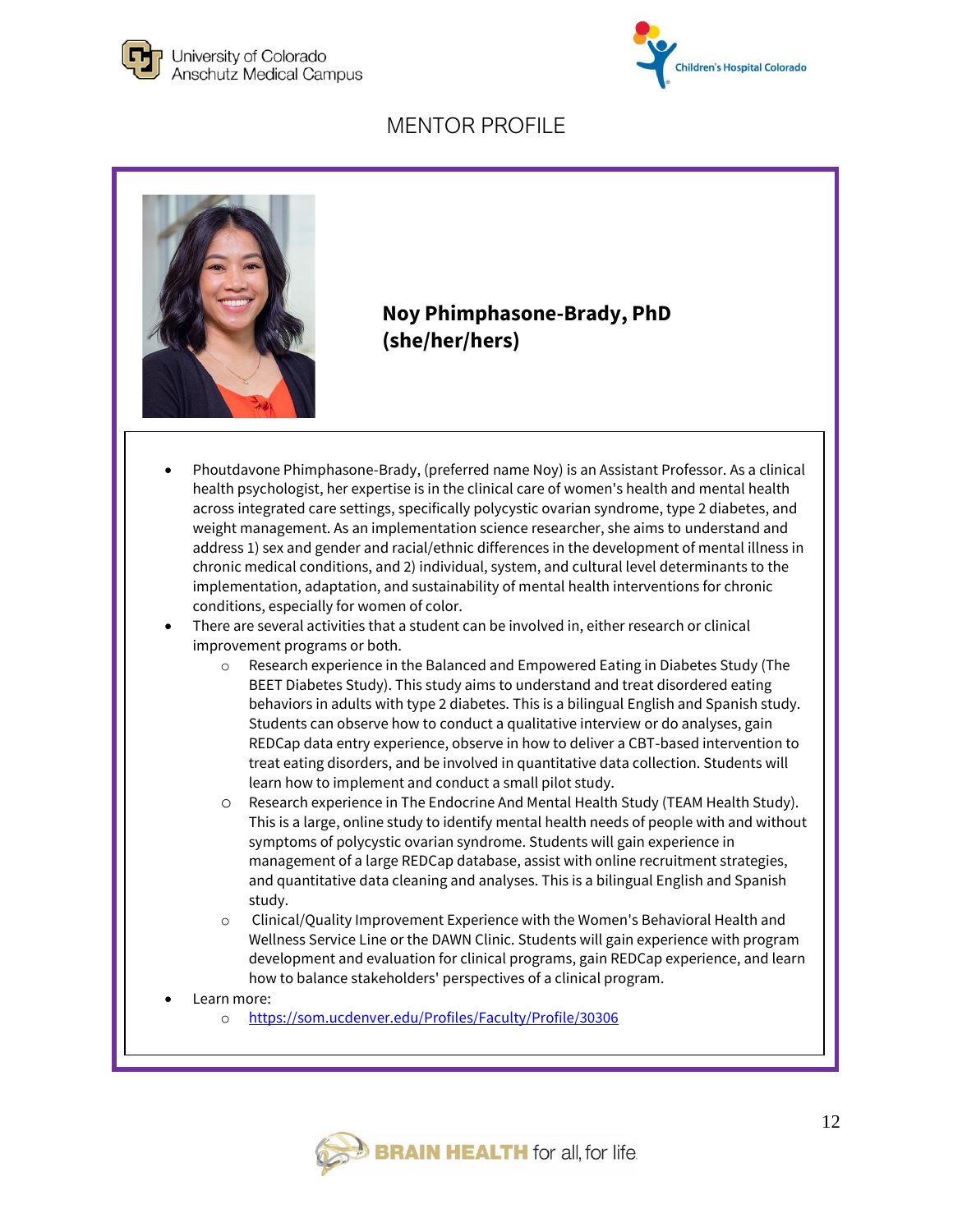





**Patrick Romani, PhD (he/him/his)**

- Dr. Patrick Romani is a psychologist at Children's Hospital Colorado. Clinically, he specializes in the assessment/treatment of behavior disorders for children with autism. His research focuses on expanding access to behavior-analytic services and apply behavioral principles to issues related to public health.
- The aim of this project is to determine reasons for Covid-19 vaccine hesitancy among youth diagnosed with autism. The trainee will analyze already collected data from a project evaluating reasons for hesitancy and ways to intervene on vaccine hesitancy.
- The student will be able to participate in: data collection, data analysis, and will be expected to attend weekly lab meetings.
- Learn more:
	- o <https://som.ucdenver.edu/Profiles/Faculty/Profile/23266>